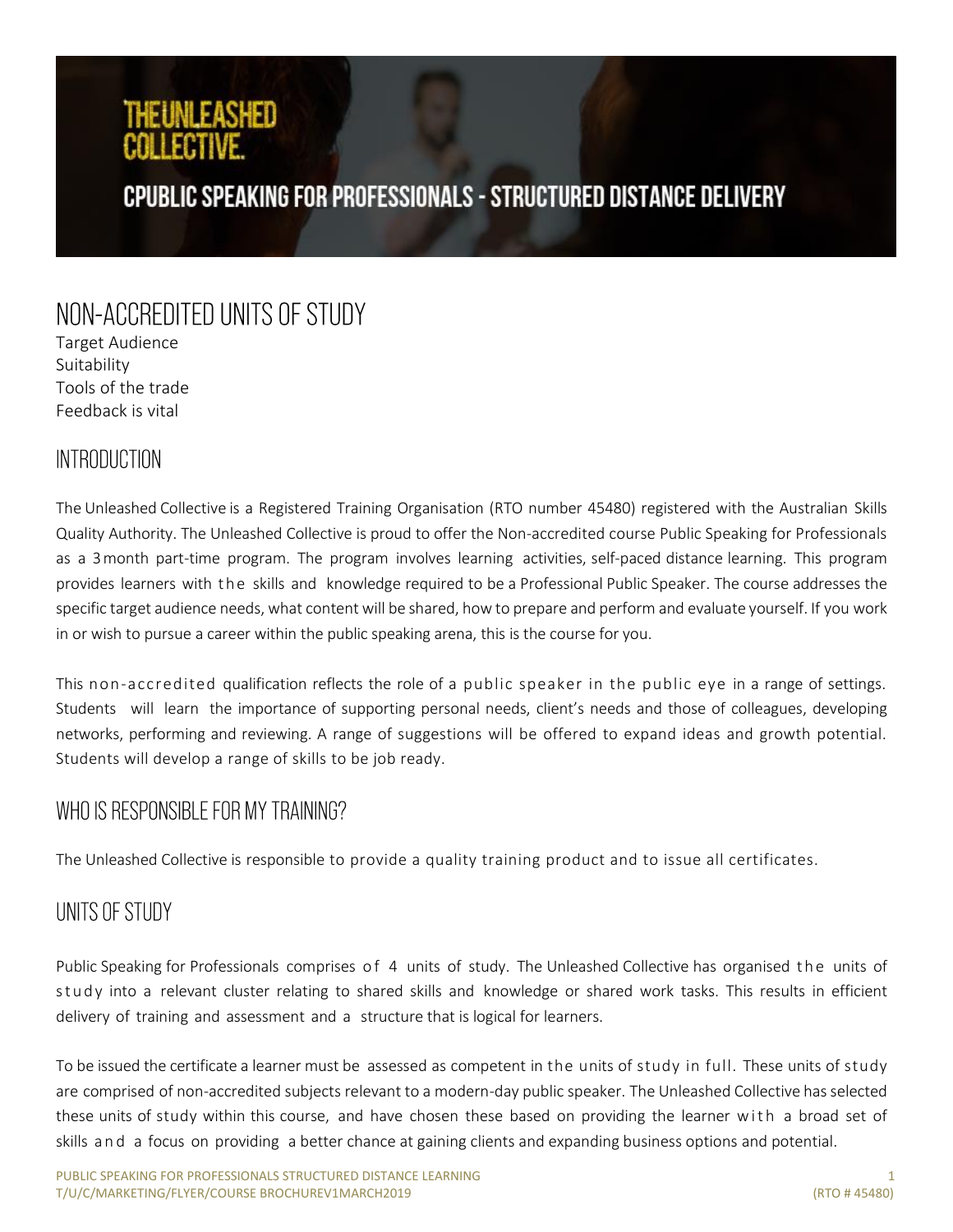The selected units of study are also supported by the learning content within the prescribed text. The selection of these units of study and the course structure has been confirmed through industry engagement undertaken by The Unleashed Collective.

#### Public Speaking for Professionals non-accredited course is delivered using the course structure

Outlined below: Note: Core (C) / Elective (E)

| Clusters                          | Unit(s)                  | Core / Elective |
|-----------------------------------|--------------------------|-----------------|
| Cluster                           |                          |                 |
| Public Speaking for Professionals | • Target Audience        | ⊢               |
|                                   | Suitability<br>$\bullet$ | ⊢               |
|                                   | • Tools of the trade     | ⊢               |
|                                   | Feedback is vital        |                 |

#### WHY NOT NATIONAL RECOGNITION?

Public Speaking for Professionals is a non-accredited course and is not recognised nationally under an endorsed industry training package such as the Community Services Training Package (CHC). There are no courses for Public Speaking for professionals specifically available in Australia under an accredited appointment. On successfully completing the training and assessment, Public Speaking for Professionals certificate will be issued. A transcript listing all units of study will also be issued. The course and units of  $stdy$  are n ot nationally recognised and solely provide individuals with valuable information that can be applied throughout their public speaking exposure and the wider community. The Unleashed Collective will issue a certificate within 30 days of the final assessment being completed.

#### PROGRAM OUTLINE

Training is delivered in a self-paced learning environment (we recommend 10 hours per week), this will incorporate fortnightly contact from The Unleashed Collective. Written learning activities will reinforce theoretical knowledge learning will be placed into context within assessments. The Unleashed Collective trainers offer going support throughout each student's enrolment while assisting in the planning, delivery and review of assessments. The primary purpose of undertaking assessments, with observation, is to collect workplace evidence. The course modules (clusters) are sequenced in a way that allows a logical progression. Participants will be provided with professionally presented reference material to assist them to develop their knowledge of the subject.

### LOCATIONS

Structured Distance Learning can take place anywhere at anytime suitable for the learner.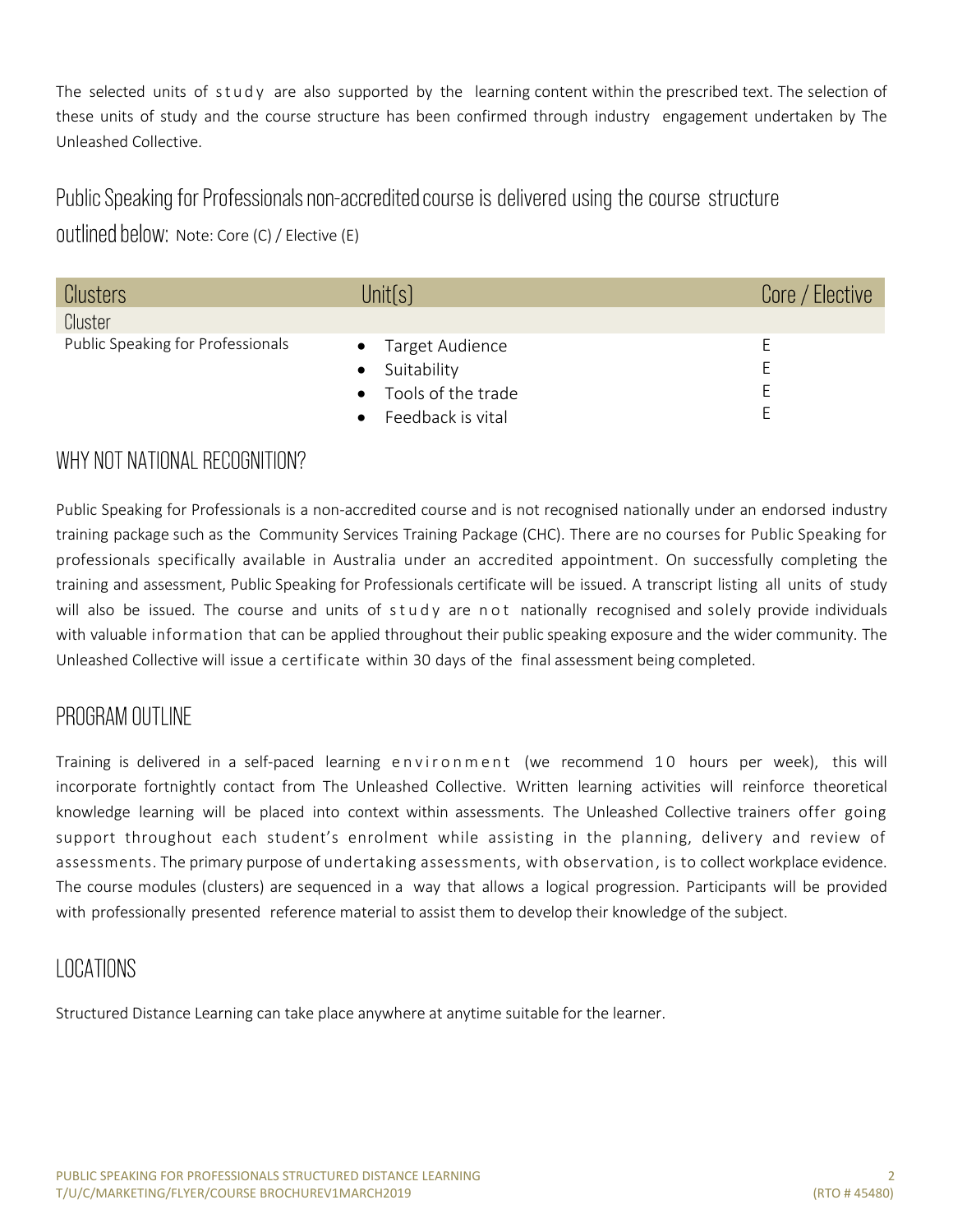## EXPECTED DURATION

The program is designed to be delivered over 3 months. The Unleashed Collective is able to support participants that need additional time with course extension options. Alternatively, participants who have pre-existing skills and knowledge may be able to complete the course in a shorter duration.

#### ASSESSMENT REQUIREMENTS

The assessment is conducted using a combination of knowledge activities, and response to case studies. The following provides a brief explanation of the assessment methods that are to be applied:

- Written Report / Case Study. The student is required to produce a range of written records or reports based on real workplace scenarios or based on a case study that is provided by the assessor.
- Training Designed Activities and Assessments. The student is required to undertake a number of written knowledge activities and assessments over the course of their study. These activities and assessments will be provided to the student by the assessor at an arranged time and the student will be required to individually complete the activities. The student may research their answers from the course training materials and notes as well as relevant references.
- Observation Report. Observation reports will require feedback about the student's performance during a module. A briefing is provided before the student begins study to inform them of the module requirements. Observation assessment will occur as evidence collected.

### PRACTICAL (WORK) PLACEMENT

There are no specified entry requirements for this qualification specified within the CHC Community Services Training Package. Noting this, The Unleashed Collective requires persons who undertake this course to:

- Be aged 18 years or over.
- Have local entry levels of LLN which are assessed in an LLN assessment prior to enrolment. As part of the enrolment process, students will be informed and will confirm that they understand the requirements to apply to become a marriage celebrant in Australia as set by the Attorney Generals Department.
- Have the ability to undertake online research.

An LLN assessment will take place prior to enrolment to ensure a clear and detailed understanding of competency levels prior to commencing study, this allows for the best training plan and support to be put in place immediately to gain greater outcomes of completion and competency.

Please note. The Unleashed Collective will engage with persons expressing interest in enrolment to discuss their language, literacy and numeracy skills. The Unleashed Collective can provide additional learning support to students who require basic assistance. For students who have more fundamental support needs, The Unleashed Collective can refer these students to a specialist language, literacy and numeracy development provider who can assist students to improve their language, literacy and numeracy skills to enable them to suitably commence the course.